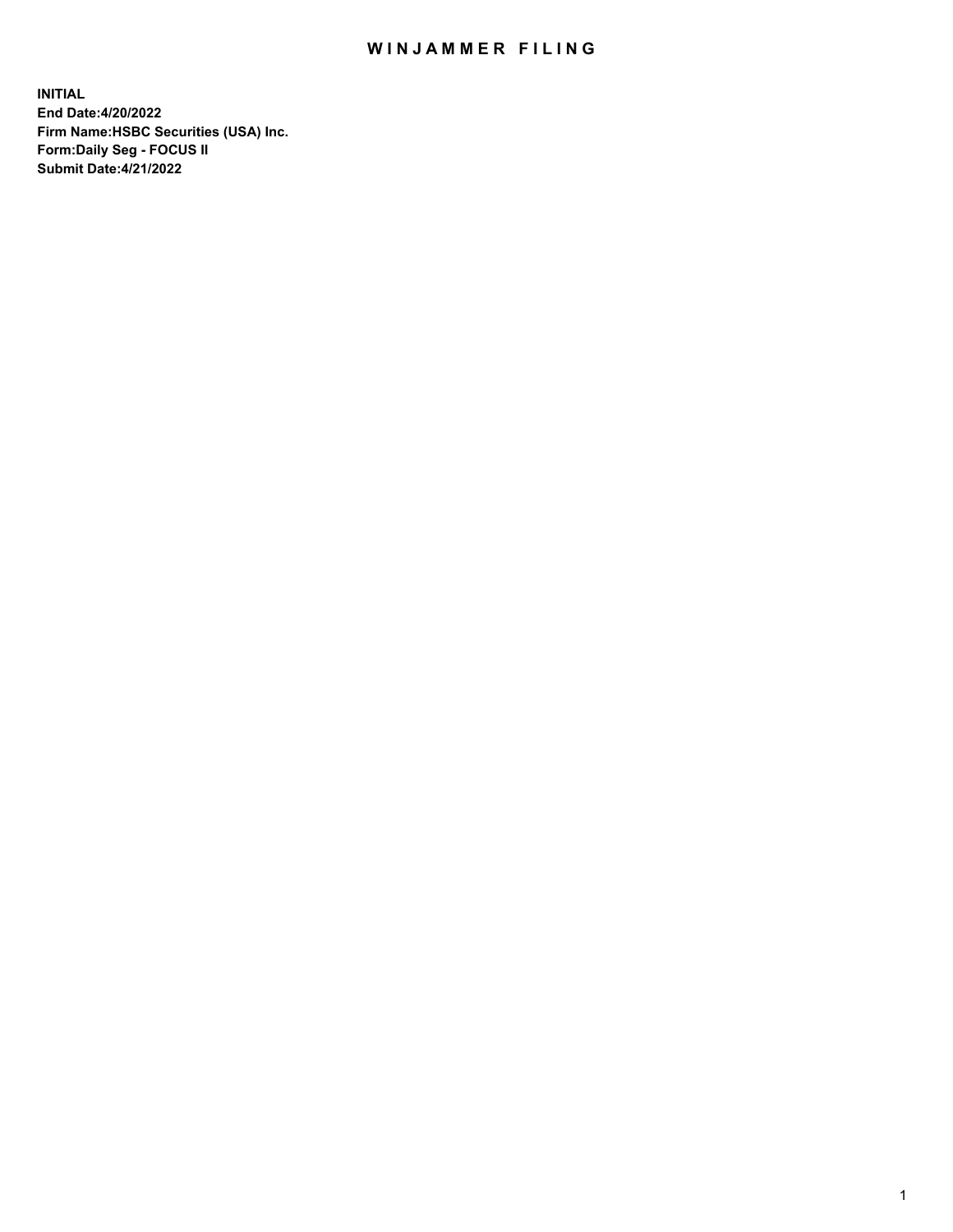**INITIAL End Date:4/20/2022 Firm Name:HSBC Securities (USA) Inc. Form:Daily Seg - FOCUS II Submit Date:4/21/2022 Daily Segregation - Cover Page**

| Name of Company                                                                                                                                                                                                                                                                                                                | <b>HSBC Securities (USA) Inc.</b>                                           |
|--------------------------------------------------------------------------------------------------------------------------------------------------------------------------------------------------------------------------------------------------------------------------------------------------------------------------------|-----------------------------------------------------------------------------|
| <b>Contact Name</b>                                                                                                                                                                                                                                                                                                            | <b>Michael Vacca</b>                                                        |
| <b>Contact Phone Number</b>                                                                                                                                                                                                                                                                                                    | 212-525-7951                                                                |
| <b>Contact Email Address</b>                                                                                                                                                                                                                                                                                                   | michael.vacca@us.hsbc.com                                                   |
| FCM's Customer Segregated Funds Residual Interest Target (choose one):<br>a. Minimum dollar amount: ; or<br>b. Minimum percentage of customer segregated funds required:%; or<br>c. Dollar amount range between: and; or<br>d. Percentage range of customer segregated funds required between: % and %.                        | 132,000,000<br>$\underline{\mathbf{0}}$<br>0 <sub>0</sub><br>0 <sub>0</sub> |
| FCM's Customer Secured Amount Funds Residual Interest Target (choose one):<br>a. Minimum dollar amount: ; or<br>b. Minimum percentage of customer secured funds required:%; or<br>c. Dollar amount range between: and; or<br>d. Percentage range of customer secured funds required between: % and %.                          | 15,000,000<br><u>0</u><br>0 <sub>0</sub><br>0 <sub>0</sub>                  |
| FCM's Cleared Swaps Customer Collateral Residual Interest Target (choose one):<br>a. Minimum dollar amount: ; or<br>b. Minimum percentage of cleared swaps customer collateral required:% ; or<br>c. Dollar amount range between: and; or<br>d. Percentage range of cleared swaps customer collateral required between:% and%. | 83,000,000<br><u>0</u><br><u>00</u><br>00                                   |

Attach supporting documents CH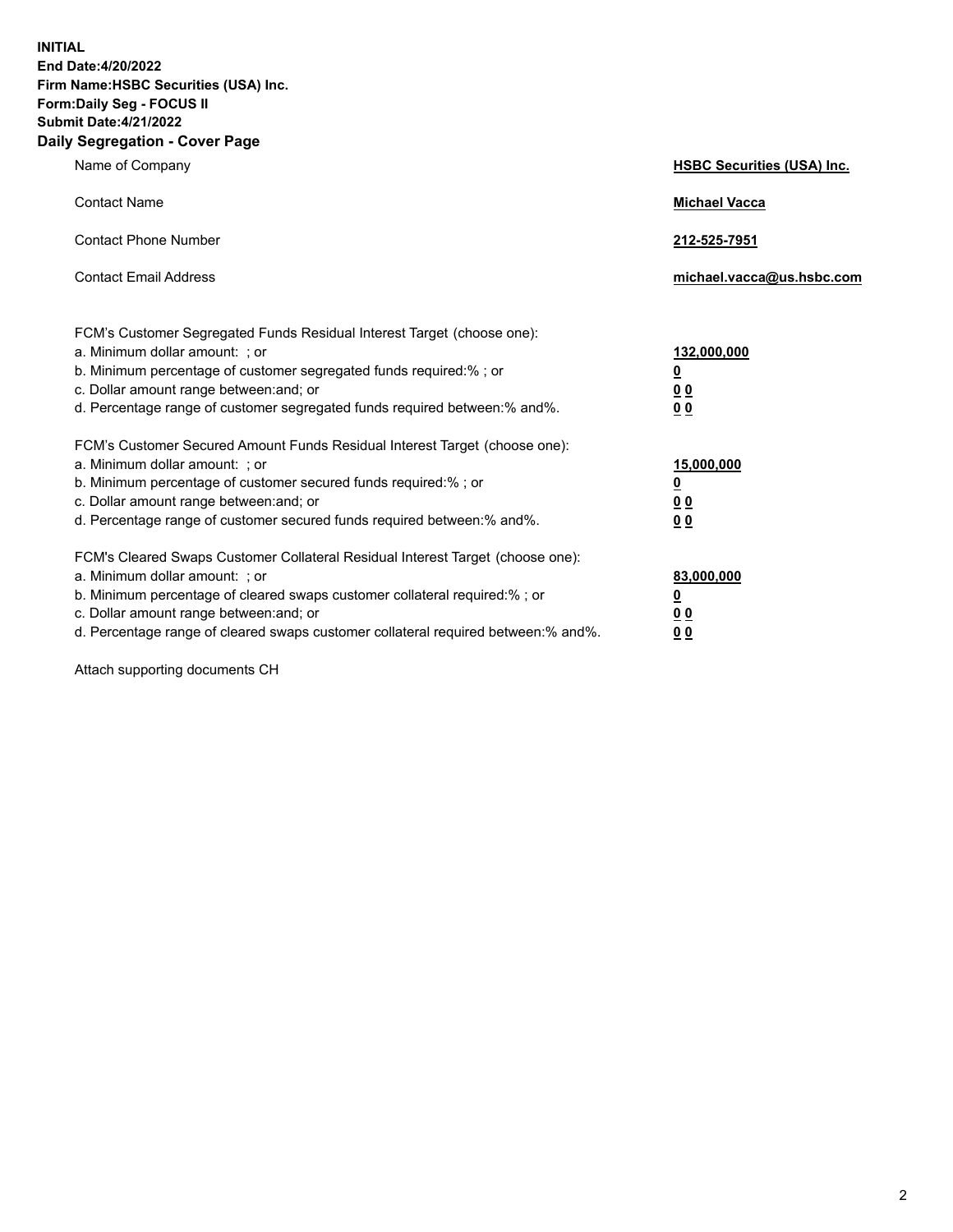**INITIAL End Date:4/20/2022 Firm Name:HSBC Securities (USA) Inc. Form:Daily Seg - FOCUS II Submit Date:4/21/2022 Daily Segregation - Secured Amounts** Foreign Futures and Foreign Options Secured Amounts Amount required to be set aside pursuant to law, rule or regulation of a foreign government or a rule of a self-regulatory organization authorized thereunder **0** [7305] 1. Net ledger balance - Foreign Futures and Foreign Option Trading - All Customers A. Cash **104,001,025** [7315] B. Securities (at market) **38,986,038** [7317] 2. Net unrealized profit (loss) in open futures contracts traded on a foreign board of trade **16,209,152** [7325] 3. Exchange traded options a. Market value of open option contracts purchased on a foreign board of trade **0** [7335] b. Market value of open contracts granted (sold) on a foreign board of trade **0** [7337] 4. Net equity (deficit) (add lines 1. 2. and 3.) **159,196,215** [7345] 5. Account liquidating to a deficit and account with a debit balances - gross amount **532,195** [7351] Less: amount offset by customer owned securities **-532,036** [7352] **159** [7354] 6. Amount required to be set aside as the secured amount - Net Liquidating Equity Method (add lines 4 and 5) **159,196,374** [7355] 7. Greater of amount required to be set aside pursuant to foreign jurisdiction (above) or line 6. **159,196,374** [7360] FUNDS DEPOSITED IN SEPARATE REGULATION 30.7 ACCOUNTS 1. Cash in banks A. Banks located in the United States **18,722,921** [7500] B. Other banks qualified under Regulation 30.7 **0** [7520] **18,722,921** [7530] 2. Securities A. In safekeeping with banks located in the United States **38,986,038** [7540] B. In safekeeping with other banks qualified under Regulation 30.7 **0** [7560] **38,986,038** [7570] 3. Equities with registered futures commission merchants A. Cash **0** [7580] B. Securities **0** [7590] C. Unrealized gain (loss) on open futures contracts **0** [7600] D. Value of long option contracts **0** [7610] E. Value of short option contracts **0** [7615] **0** [7620] 4. Amounts held by clearing organizations of foreign boards of trade A. Cash **0** [7640] B. Securities **0** [7650] C. Amount due to (from) clearing organization - daily variation **0** [7660] D. Value of long option contracts **0** [7670] E. Value of short option contracts **0** [7675] **0** [7680] 5. Amounts held by members of foreign boards of trade A. Cash **126,069,192** [7700] B. Securities **0** [7710] C. Unrealized gain (loss) on open futures contracts **16,209,152** [7720] D. Value of long option contracts **0** [7730] E. Value of short option contracts **0** [7735] **142,278,344** [7740] 6. Amounts with other depositories designated by a foreign board of trade **0** [7760] 7. Segregated funds on hand **0** [7765] 8. Total funds in separate section 30.7 accounts **199,987,303** [7770] 9. Excess (deficiency) Set Aside for Secured Amount (subtract line 7 Secured Statement Page 1 from Line 8) **40,790,929** [7380] 10. Management Target Amount for Excess funds in separate section 30.7 accounts **15,000,000** [7780]

11. Excess (deficiency) funds in separate 30.7 accounts over (under) Management Target **25,790,929** [7785]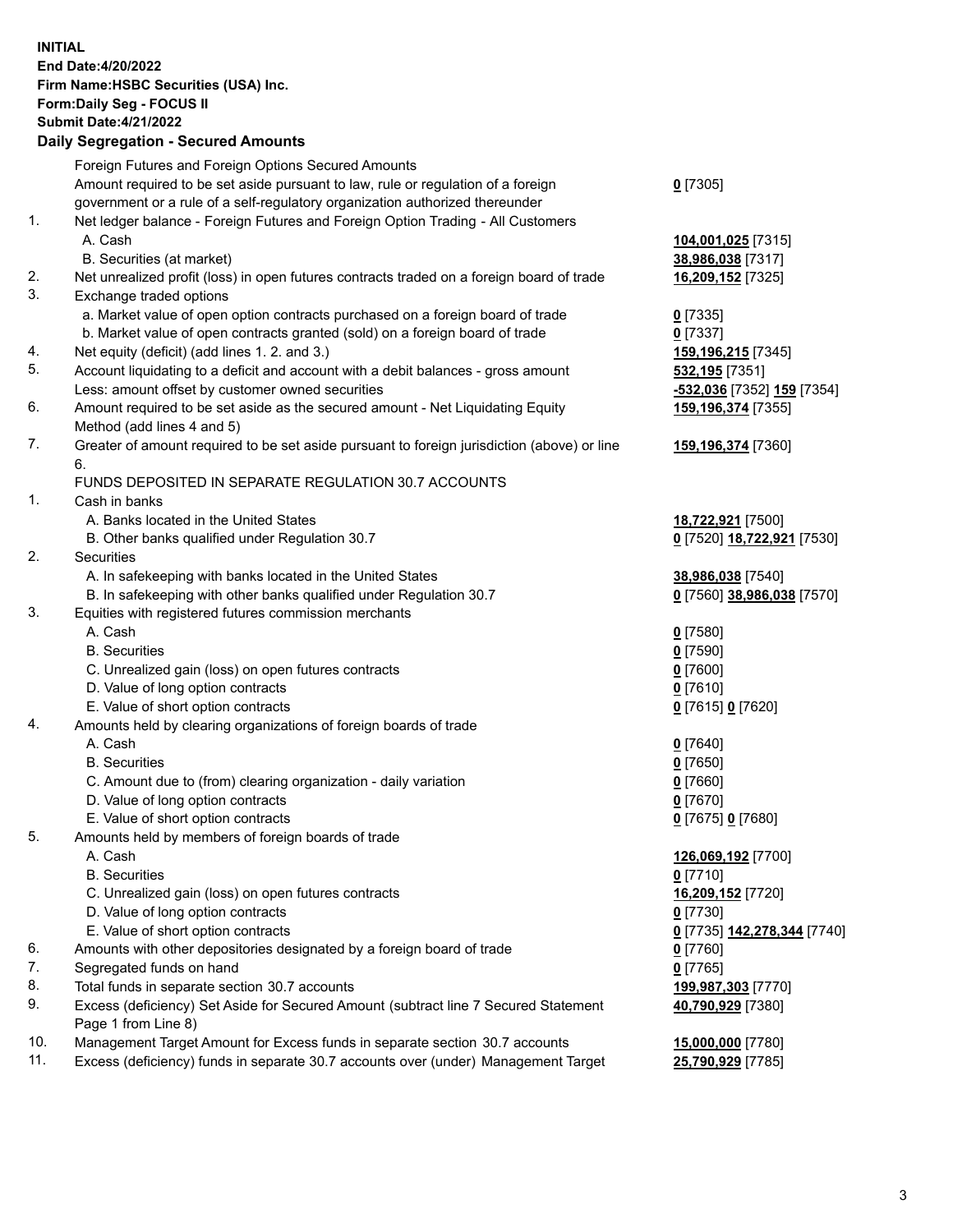**INITIAL End Date:4/20/2022 Firm Name:HSBC Securities (USA) Inc. Form:Daily Seg - FOCUS II Submit Date:4/21/2022 Daily Segregation - Segregation Statement** SEGREGATION REQUIREMENTS(Section 4d(2) of the CEAct) 1. Net ledger balance A. Cash **3,092,680,248** [7010] B. Securities (at market) **1,170,359,649** [7020] 2. Net unrealized profit (loss) in open futures contracts traded on a contract market **-692,888,782** [7030] 3. Exchange traded options A. Add market value of open option contracts purchased on a contract market **4,908,926,207** [7032] B. Deduct market value of open option contracts granted (sold) on a contract market **-1,001,595,687** [7033] 4. Net equity (deficit) (add lines 1, 2 and 3) **7,477,481,635** [7040] 5. Accounts liquidating to a deficit and accounts with debit balances - gross amount **15,362,268** [7045] Less: amount offset by customer securities **-15,362,268** [7047] **0** [7050] 6. Amount required to be segregated (add lines 4 and 5) **7,477,481,635** [7060] FUNDS IN SEGREGATED ACCOUNTS 7. Deposited in segregated funds bank accounts A. Cash **11,941,500** [7070] B. Securities representing investments of customers' funds (at market) **0** [7080] C. Securities held for particular customers or option customers in lieu of cash (at market) **268,065,103** [7090] 8. Margins on deposit with derivatives clearing organizations of contract markets A. Cash **2,428,290,577** [7100] B. Securities representing investments of customers' funds (at market) **174,280,636** [7110] C. Securities held for particular customers or option customers in lieu of cash (at market) **826,190,765** [7120] 9. Net settlement from (to) derivatives clearing organizations of contract markets **-71,033,055** [7130] 10. Exchange traded options A. Value of open long option contracts **4,908,926,207** [7132] B. Value of open short option contracts **-1,001,595,687** [7133] 11. Net equities with other FCMs A. Net liquidating equity **407,003** [7140] B. Securities representing investments of customers' funds (at market) **0** [7160] C. Securities held for particular customers or option customers in lieu of cash (at market) **22,710,938** [7170] 12. Segregated funds on hand **53,392,843** [7150] 13. Total amount in segregation (add lines 7 through 12) **7,621,576,830** [7180] 14. Excess (deficiency) funds in segregation (subtract line 6 from line 13) **144,095,195** [7190] 15. Management Target Amount for Excess funds in segregation **132,000,000** [7194] 16. Excess (deficiency) funds in segregation over (under) Management Target Amount **12,095,195** [7198]

Excess